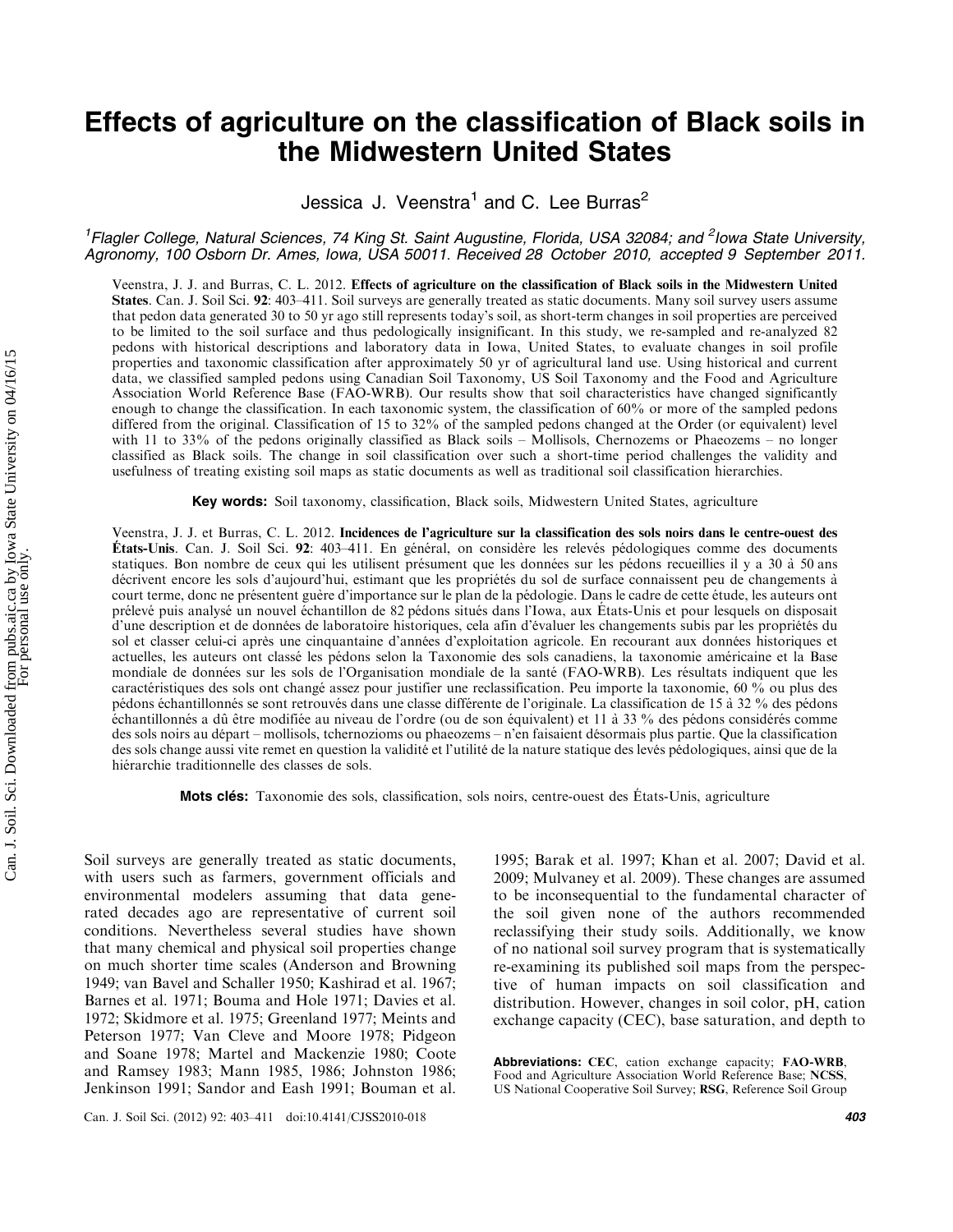carbonates are just a few of the soil changes that could cause changes in soil classification as well as soil productivity -and all of these have been documented in one or another of the cited studies.

Black soils - Chernozems, Kastanozems, Mollisols, or Phaeozems, depending on the classification system – are widespread across the Central Plains of North America. Black soils are characterized by thick, dark, organic matter-rich surface horizons and relatively high base saturation throughout the profile (Fenton 1983; US Soil Survey Staff 1999; WRB 2007; Table 1). They are the most prevalent soil order in the United States, comprising 21.5% of the ice-free land area (US Soil Survey Staff 1999). They are also the soil order most commonly used for agriculture in the United States, with 25% of the Mollisol land area used for cropland agriculture (Amundson et al. 2003). Many of these soils are located in the ''Midwestern'' US, including states such as Iowa, Illinois, Minnesota, Missouri and North and South Dakota.

With increased erosion rates associated with agricultural land use (Montgomery 2007), Black soils are exceptionally at risk for classification changes, because their primary taxonomic feature (thick, dark epipedon) is at the land surface (Smith 1986). Amundson et al. (2003) define endangered soils as soil series that have lost 50% of their land area through soil changes associated with urbanization or agriculture and are rare (represent less than 10 000 ha) or unique (occur only in one state). Soil series is the most specific category in soil classification; it is essentially the soil taxonomic equivalent to ''species'' in biological taxonomy. Even though Midwestern states have average levels of soil series diversity, they comprise six of the top ten states in terms of number of endangered series and nine out of the top ten in terms of percentage of rare soils that are endangered. This is largely a result of the high proportion of agricultural land use in the Midwestern US (Amundson et al. 2003).

Our objective was to evaluate the effect of 50 yr of agricultural soil change on the classification of 82 pedons in Iowa using the Canadian, US and Food and Agriculture Organization World Reference Base (FAO-WRB) systems of soil taxonomy. Iowa provided the ideal location for this study because it has an incredible pedological history, including work by G.D. Smith, the originator of US Soil Taxonomy, R.W. Simonson, a leading theorist of pedology in the second half of the 20th century, and R.W. Arnold, leader of the US Soil Survey during the second half of the 20th century, and it embodies both Mollisols and Midwestern agricultural practices.

# MATERIALS AND METHODS

# Historical Database of Soil Properties

The US National Cooperative Soil Survey (NCSS) has been surveying and cataloging soils across the nation since 1899. Throughout its history, the NCSS has mapped and classified soils to the soil series level, which is ''the most homogenous category in the taxonomy used in the USA'' (US Soil Survey Staff 1993) and uses a ''local name'', which was established to designate "each well-defined area" of a soil within a limited geographic region (Baldwin et al. 1938). In short, the soil series is the fundamental mapped unit in the USA when agricultural land is being surveyed. There are more than 23 699 soil series in the USA (MCSS 2010) with generally 20 to 50 series mapped across a typical county in Iowa. The minimum map unit area for a series is 1 ha, but most individual polygons are 3 to 20 ha in area. The identification of a series is based upon presumed genetic factors, such as parent material and native vegetation, as well as measured properties, such as horizon sequence and thickness, texture, pH, color and consistence (US Soil Survey Staff 1951, 1993; Smith 1986). Since its inception in the 1930s, the US taxonomic classification system has changed dramatically, but soil series and their associated descriptions have remained relatively consistent (US Soil Survey

| Table 1. Specific characteristics of Black soils as defined by three soil taxonomic systems |                                  |                              |                                                          |                                                         |                           |
|---------------------------------------------------------------------------------------------|----------------------------------|------------------------------|----------------------------------------------------------|---------------------------------------------------------|---------------------------|
|                                                                                             | Canadian                         | US.                          |                                                          | <b>FAO-WRB</b>                                          |                           |
| Classification                                                                              | Chernozem                        | Mollisol                     | Chernozem                                                | Kastanozem                                              | Phaeozem                  |
| Munsell colors.<br>moist                                                                    | Value and<br>chroma $<$ 3.5      | Value and<br>chroma $\leq$ 3 | Value $<$ 3 and<br>chroma $<$ 2                          | Value and<br>chroma $<$ 3                               | Value and<br>chroma $<$ 3 |
| Carbon content                                                                              | $1 - 17\%$<br>$C:N$ ratio $< 17$ | $> 0.6\%$                    | $> 0.6\%$                                                | $> 0.6\%$                                               | $> 0.6\%$                 |
| Base saturation                                                                             | $> 80\%$                         | $> 50\%$                     | $> 50\%$                                                 | $> 50\%$                                                | $> 50\%$                  |
| Minimum thickness<br>of mollic colors                                                       | $10 \text{ cm}$                  | $18 \text{ cm}^2$            | $20 \text{ cm}$                                          | $20 \text{ cm}$                                         | $20 \text{ cm}$           |
| Depth to secondary<br>carbonates                                                            | N/A                              | N/A                          | Within 50 cm below the<br>base of the mollich<br>horizon | Within 50 cm below<br>the base of the mollic<br>horizon | N/A                       |

z Minimum thickness of mollic colors is simplified here for the conditions appropriate to the soils sampled. In other cases, minimum thickness can be 10 cm, between 18 and 25 cm or 25 cm (US Soil Survey Staff 2010).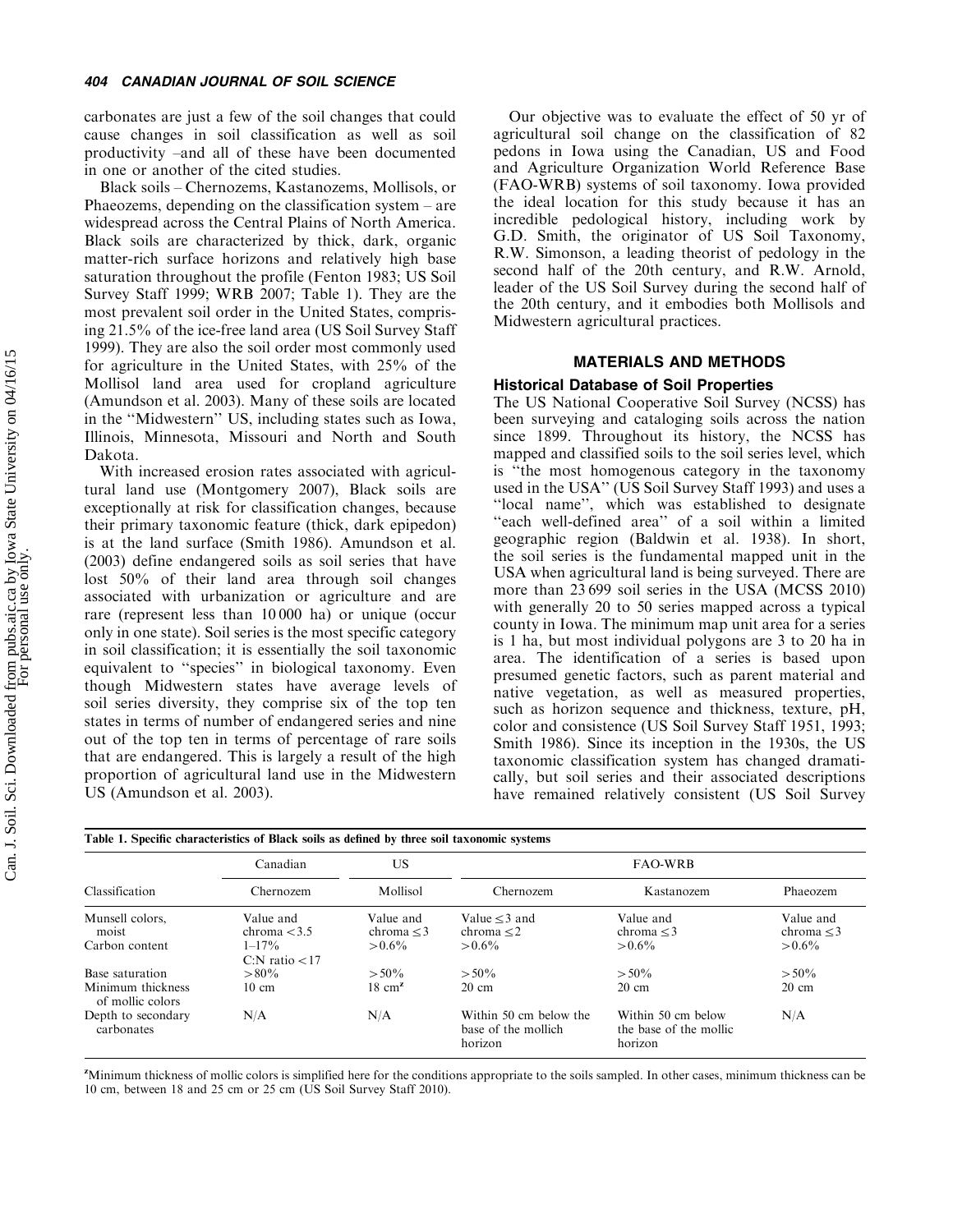Staff 1975). For each soil series that is present in each US county, the NCSS has established a ''type location'', which is a specific location that is considered the representative example of that series in that county. For ''type locations'' the NCSS chooses sites with land use that represents the norm of the area and on landscape positions that they assume are unlikely to change (US Soil Survey Staff 1951). As a result of this selection procedure, type locations trend toward lower slopes (0-15%; median 2%) than are representative of Iowa overall.

For type locations, the NCSS maintains a database of soil information, for which Iowa data began in 1943. For this study, we resampled sites that were described between 1943 and 1963 (Soil Conservation Service 1966, 1978) and for which a specific public land survey system location was available. We chose to sample all pedons with available data, not just Black soils, because some pedons could evolve into Black soils over time.

Using ArcGIS, GPS and 1930s through 1960s aerial photos, we were able to relocate the original representative sites, and we sampled them again in 2007 or 2008. Thus, we are assessing approximately 50 yr of change on average. Eighty-two representative pedons, or type locations, from the NCSS database were sampled in 21 counties across Iowa. A map of the counties sampled is presented as Fig. 1. Two 7-cm-diameter, 150-cm-long soil cores were collected at each sampling location with a truck-mounted hydraulic soil sampler (Giddings

Machine Company, Windsor, CO). Each sample pedon was analyzed and described separately using standard soil survey methods (US Soil Survey Staff 1996; Schoeneberger et al. 2002). Horizon type, horizon depth, rock fragment content, structure, texture by feel, consistence, color, effervescence, presence of clay films, roots, pores, bulk density, pH and total soil C and N were determined for each of the horizons. CEC, the concentration of extractable base cations and soil particle size distribution  $(< 2$  mm) by the pipette method were determined for the horizons from a subset of 33 soil cores (Methods 6N2, 6O2, 6P2, 6Q2, 6H5a, 3A1; US Soil Survey Staff 1996).

# Land Use

The bulk of European-style, large-scale, row-crop agriculture in Iowa began between 1850 and 1870 (Thompson 1989). Thus, most of the area has been farmed for more than 140 yr. Currently, land use in this region continues to be primarily agricultural, with corn (Zea mays) and soybean (Glycine max) as the major crops and alfalfa (Medicago sativa) oats (Avena sativa) and wheat *(Triticum aestivum)* as minor crops. Seventy-four percent of the total land area of Iowa is used for rowcrop agriculture, 14% is in pastureland, federal land or conservation reserve, 4% is in woodland, and the remaining 8% consists of urban areas and water bodies (Miller 2010). The original soil survey data recorded land use at the time of sampling, and we recorded land use at



Fig. 1. Location and number of sites sampled per county across landform regions [original map from Landforms of Iowa (Prior 1991)].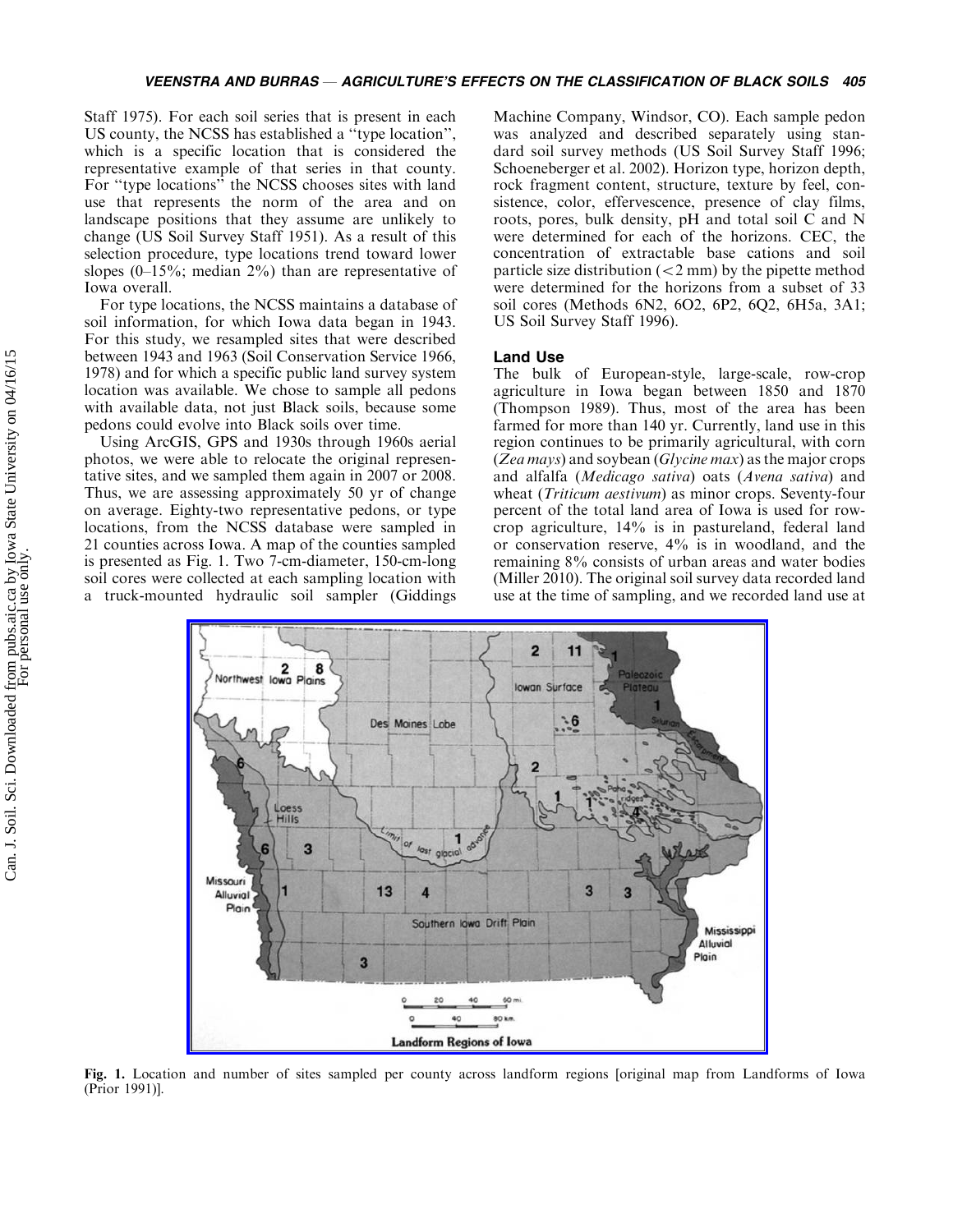#### 406 CANADIAN JOURNAL OF SOIL SCIENCE

the time of our sampling. In order to determine land use change for the interim, we reviewed historical aerial photos, from 1930s, 1950s, 1960s, 1970s, 1980s, 1990s and 2000s available on the Iowa Geographic Map Server (IGMS 2009). Of the 82 sampling sites, 79 of the pedons were in some sort of row crop production for part or all of the time between the original sampling and current sampling date. The remaining three pedons were forested during this time period.

# Classification

Using the original and current descriptions and laboratory data, each of the 82 pedons was classified using the current Canadian, US and FAO-WRB soil taxonomic systems to determine changes in soil classification after 50 yr of agricultural land use.

# Canadian Soil Taxonomy

Canadian Soil Taxonomy is divided into four hierarchical levels: Order, Great Group, Subgroup and Family (CanSIS 1998). An example family name is: Gleyed Calcareous Black Chernozem, fine-silty, mixed, cool, humid, where Chernozem is the Order, Black Chernozem is the Great Group and Gleyed Calcareous Black Chernozem is the subgroup.

In order to classify our sampled soils using the Canadian system, we made the following assumptions. (1) For pedons without chemical data, we assumed that the base saturation in the soil surface horizons was greater than 80% (which is the defined lower limit for the Chernozem order). (2) Moist colors were converted to dry colors by adding one unit to the Munsell moist value (US Soil Survey Staff 1993). (3) Data for pH measured in deionized water were converted to pH measured in  $0.05M$  CaCl<sub>2</sub> by adding 0.3 units to the deionized water pH (Foth and Ellis 1996). (4) Particle size class was the only portion of the family classification that could potentially change.

#### US Soil Taxonomy

US Soil Taxonomy is divided into five hierarchical levels: Order, Suborder Great Group, Subgroup and Family (US Soil Survey Staff 1999). An example family name is: Fine-silty, mixed, mesic, superactive Aquic Hapludoll, where *Mollisol* is the Order (signified by the -oll suffix), Udoll is the suborder, Hapludoll is the Great Group and Aquic Hapludoll is the subgroup. For the US classification system, we assumed that base saturation was greater than 50% in the pedons without base saturation data, and that particle size class would be the only portion of the family classification that could potentially change over the 50-yr study period.

# Food and Agriculture Association World Reference Base (FAO-WRB)

The FAO-WRB is divided into 32 Reference Soil Groups (RSG), to which prefix and suffix qualifiers are added (WRB 2007). An example taxonomic name is:

Pisocalcic Endogleyic Chernozem (Anthric, Siltic), where Chernozem is the RSG, Pisocalcic and Endogleyic are the prefixes, and Anthric and Siltic are the suffixes. For the FAO-WRB system, in the pedons without the appropriate laboratory data, we assumed that base saturation was greater than 50% and that CEC was greater than 24 cmol(+) kg<sup>-1</sup> .

## Key Features in Classifying Sampled Pedons

The main diagnostic feature of Black soils is a thick, dark surface horizon with Munsell color value and chroma  $<$ 3.5 in the Canadian system or  $\leq$ 3, moist in the US and FAO-WRB systems. We will refer to these dark colors as ''mollic colors'' throughout the remainder of this paper.

We identified four major features as key in classifiying our pedons: mollic colors, redoximorphic features, depth to carbonates and the presence or absence of a clay-enriched B horizon. Mollic horizon thickness is the major diagnostic feature defining Black soils at the Order or RSG level. However, the presence or absence of very thick mollic horizons can also distinguish different classes at the subgroup level in US Soil Taxonomy (Cumulic,  $\geq 40$  cm; Pachic,  $\geq 50$  cm) and the suffix in FAO-WRB (Pachic,  $\geq 50$  cm).

Depths to redoximorphic features affect whether or not a pedon is classified as Gleysol Order in the Canadian and FAO-WRB taxonomic systems. It also affects whether or not a pedon is classified in the Gleyed subgroup (Canada), Aquic subgroup (US) or Endogleyic prefix (FAO-WRB). In the US system, depth to redox features is also used to make distinctions at the suborder level (i.e., Aquoll to Udoll).

Depths to effervescence and secondary carbonates also are also used as distinguishing features for pedon classification in the Canadian and FAO-WRB system. In the FAO-WRB, the presence of secondary carbonates within 50 cm of the base of the mollic horizon is the key diagnostic feature that differentiates between Chernozems and Phaeozems. The presence or absence of secondary carbonates within 100 cm of the soil surface also determines whether or not the Pisocalcic prefix is used. In Canadian soil taxonomy, depth to effervescence determines whether or not the Calcareous subgroup is used. US Soil Taxonomy does not use depth to effervescence or carbonates to differentiate between the categories in which the sampled soils are classified.

The presence or absence of a clay-enriched B horizon, (Bt, argillic or argic horizon) was also an important factor in classifying the sampled soils. Additional Black soil classification criteria include carbon content and base saturation (Table 1).

#### RESULTS

The majority of the 82 sites sampled were originally classified as Black soils in each of the taxonomic systems (Table 2). The remaining pedons were classified as soils with subsurface clay accumulation (Luvisols or Alfisols),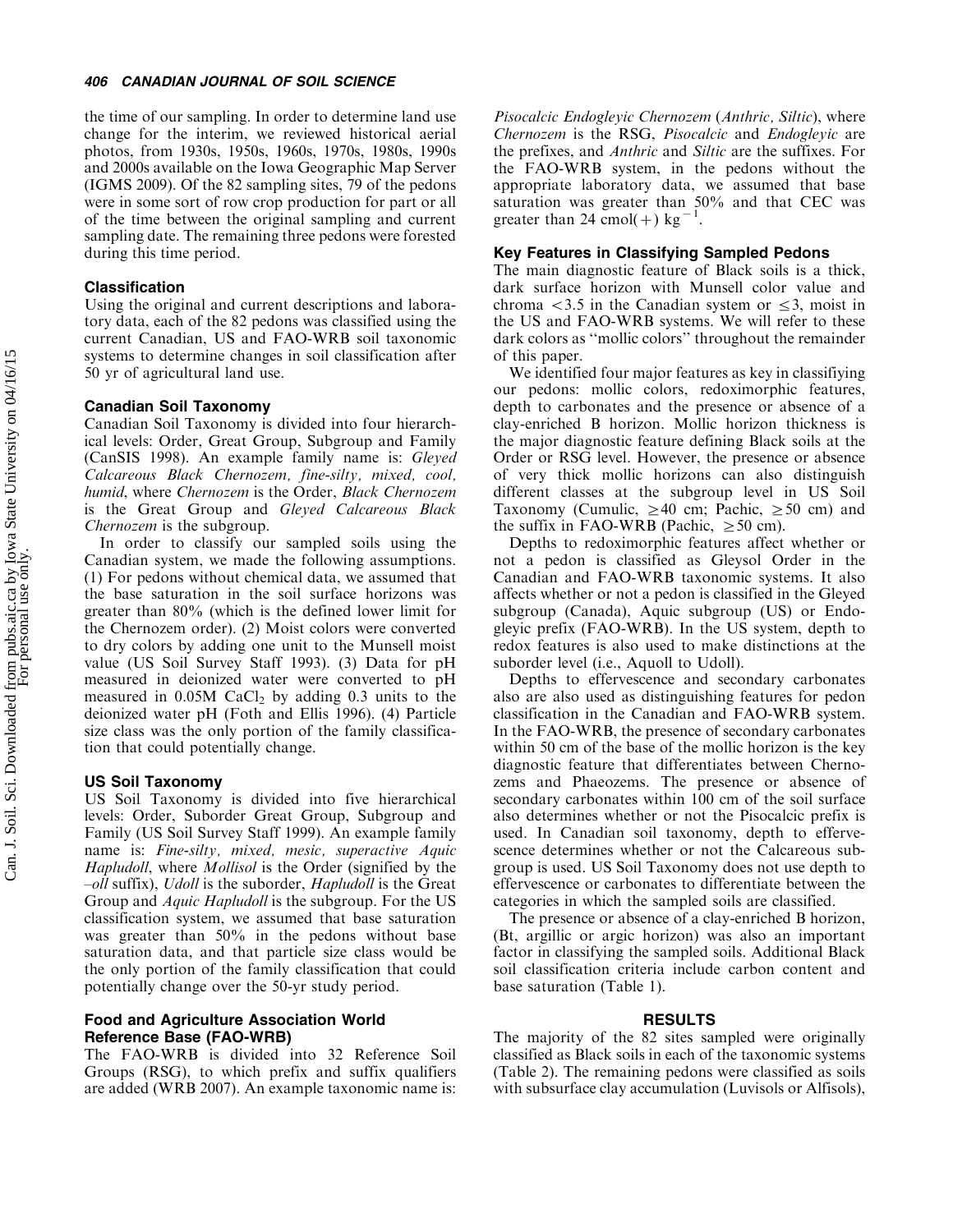| Canadian        |       | US         |       | <b>FAO-WRB</b> |       |                                                                               |
|-----------------|-------|------------|-------|----------------|-------|-------------------------------------------------------------------------------|
| Order           |       | Order      |       | <b>RSG</b>     |       | Defining characteristics                                                      |
| Chernozem       | 84%   | Mollisol   | 78%   | Phaeozem       | 60%   | See Table 1                                                                   |
|                 |       |            |       | Chernozem      | 18%   | See Table 1                                                                   |
| Luvisol         | $4\%$ | Alfisol    | 17%   | Luvisol        | 16%   | Subsurface clay accumulation                                                  |
| Gleysol         | 9%    |            |       |                |       | Specific redox features and gleved<br>colors within 50 cm of the soil surface |
| <b>Brunisol</b> | $2\%$ | Inceptisol | $4\%$ | Cambisol       | $3\%$ | Minimal B horizon development                                                 |
| Vertisol        | $1\%$ | Vertisol   | $1\%$ | Vertisol       | $1\%$ | Cracking, shrink-swell clays,<br>slickensides                                 |
|                 |       |            |       | Fluvisol       | $2\%$ | Evidence of fluvial deposits within<br>25 cm of the soil surface              |

Table 3. Percentage of sampled pedons that showed a change in different levels of soil classification after approximately 50 yr of predominantly agricultural land use  $(n=82)$ 

|             | Canadian<br>taxonomy | US taxonomy | <b>FAO-WRB</b>         |        |
|-------------|----------------------|-------------|------------------------|--------|
| Order       | 15%                  | 19%         | <b>RSG</b>             | $32\%$ |
| Suborder    | N/A                  | 26%         | Prefix                 | 47%    |
| Great Group | 49%                  | 32%         | Suffix                 | 37%    |
| Subgroup    | $62\%$               | 56%         |                        |        |
| Family      | 66%                  | 60%         | At least<br>one change | $67\%$ |

minimal B horizon development (Brunisols, Inceptisols or Cambisols) or evidence of reducing conditions within 50 cm of the soil surface (Gleysols, Canadian System). In addition, two pedons were classified as Fluvisols (FAO-WRB) and one as a Vertisol.

More than 60% of the pedons sampled changed classification at one or more of the hierarchical levels after 50 yr of agricultural use (Table 3). Fifteen to thirtytwo percent of the pedons sampled changed classification at the most fundamental taxonomic level (Order in Canadian and US Soil Taxonomy and RSG in the FAO-WRB). All of the changes at the Order level in Canadian and US soil taxonomy were associated with Black soils, and in the FAO-WRB system, 87% of the changes at the RSG level were associated with Black soils. Thirty-eight percent of the Black soils in the FAO-WRB system changed at the RSG level whereas only 16% of the soils

not categorized as Black soils changed at the RSG level. The abundance of Black soils decreased by as little as 5% using the Canadian system and as much as 15% using the FAO-WRB in the time between sampling dates (Table 4). This variation is a simple product of definition, as the Canadian system requires half the depth (10 cm versus 20 cm) and lighter colors (value and chroma  $<$  3.5, moist, versus  $\leq$  3, moist) for a pedon to be classified as a Black soil as compared to the FAO-WRB (Table 1).

Kimble et al. (1999) found even higher levels of Black soil loss. By comparing erosion classes of 208 Mollisols in Iowa, they found that 32% of sites sampled were no longer classified as Mollisols according to the thickness of mollic epipedon. Twenty-seven to seventy-one percent of the thickness of the original mollic epipedon had been lost (Kimble et al. 1999). This result would be expected because they intentionally sampled moderate and severe erosion classes, where the likelihood of substantial erosional effects on mollic thickness is great. In contrast, by using pedons and locations that the National Cooperative Soil Survey defines as representative pedons, we sampled the sites that are assumed to be relatively stable, found on lower slopes than average and not subject to significant erosion and classification change (US Soil Survey Staff 1951).

Two of the three forested pedons did not change classification over the sampling period. They were originally classified as (1) Gleyed Eluviated Dark Brown Chernozem, Fine mixed, mesic Mollic Hapludalf,

| Table 4. Percentage of sampled pedons that were classified as Black soils originally and currently in three soil taxonomic systems $(n=82)$ | FAQ-WRB   |          |           |            |          |
|---------------------------------------------------------------------------------------------------------------------------------------------|-----------|----------|-----------|------------|----------|
| Classification                                                                                                                              | Chernozem | Mollisol | Chernozem | Kastanozem | Phaeozem |
| Originally ( $\sim$ 1959)                                                                                                                   | 84%       | 78%      | 18%       | $0\%$      | 60%      |
| Currently ( $\sim$ 2007)                                                                                                                    | 80%       | 70%      | 13%       | $0\%$      | 54%      |
| No longer $\mathbf{z}$                                                                                                                      | $-9%$     | $-13%$   | $-11\%$   | $0\%$      | $-15%$   |
| Newly <sup>y</sup>                                                                                                                          | $+5\%$    | $+5%$    | $+6\%$    | $0\%$      | $+9%$    |

<sup>z</sup>Percentage of sampled pedons that are changed from Black soils to another class.

<sup>y</sup>Percent of sampled pedons that were changed to Black soils from another class.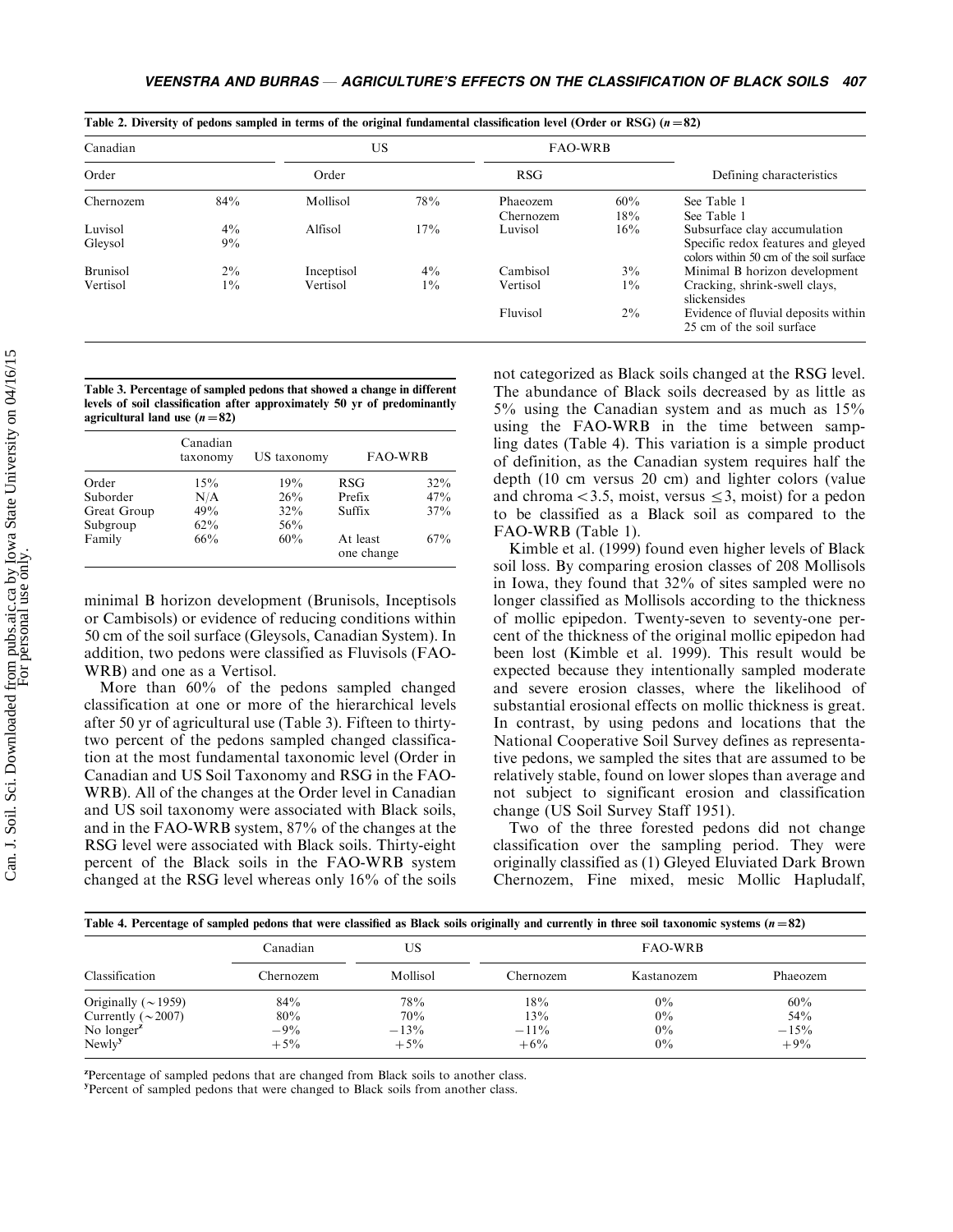#### 408 CANADIAN JOURNAL OF SOIL SCIENCE

Cutanic Endogleyic Luvisol, Siltic and (2) Dark Grey Luvisol, Fine-silty mixed mesic Typic Hapludalf, Haplic Luvisol, Siltic in the Canadian, US and FAO classification systems respectively. The third forested site changed classification in the US and FAO classification systems, but did not change in the Canadian classification system (it remained a Dark Grey Luvisol). In the US system, it was originally classified as a Fine-silty mixed, mesic Typic Hapludoll, and now it is classified as a Fine-silty mixed, mesic Typic Eutrudept. In the FAO -WRB, it was classified as a Haplic Chernozem, Siltic, and now it is classified as an Endogleyic Cambisol, Siltic. These changes in classification were the result of the loss of 10 cm of mollic-colored soil. As opposed to the other two forested sites, this site was regularly grazed with cattle and located in a less stable, shoulder landscape position.

## Comparison of Three Taxonomic Systems

Changes in the thickness of mollic horizons, depth to redoximorphic features and depth to carbonates were responsible for the majority of changes in all three classification systems. Table 5 shows the most common examples of classification changes based on those three features. Four example pedons with their relevant data as well as the complete classification for each of the three taxonomic systems are shown in Table 6.

Thickness of mollic colors is responsible for about half of the pedon classification changes in the FAO-WRB and US Soil Taxonomy, but only 7% in Canadian Soil Taxonomy. Using Canadian Soil Taxonomy, classification changes at the Order level were because of (a) deepening of redoximorphic features (four pedons), (b) changes in thickness of mollic colored soil (three pedons) and (c) decreases in base saturation (five pedons). These sites represent a third of the sites for which we have base saturation data. Therefore, we hypothesize that more sites likely have changed classification based on base saturation. Ninety percent of the changes at the Great Group level were a result of subtle changes in surface soil color. A change of one unit of Munsell color value can change the Great Group from Dark Brown to Brown to Black Chernozems in the Canadian system (Table 7). Changes in Subgroup were a result of changes in depths to redox features or presence or absence of carbonates (Table 5). Decreases in pH and decreases in total carbon also changed the taxonomy in two pedons (Table 7).

More than half of the changes in classification using US Soil Taxonomy were associated with changes in the thickness of mollic colors (33 pedons). Changes in soil order were exclusively related to gains or losses of mollic colored soil. Changes in the depth to redoximorphic features were responsible for the taxonomic changes at the Suborder level. While the changes at the Great Group level were related to the presence or absence of an argillic horizon, the majority of Subgroup changes

|                                                                                                      |                                                                                                                                                                                                                                          |                                                                                                                                                                                                                                     |                                                                                                 | Table 5. Example changes in soil classification in Canadian, US and FAO-WRB Soil Taxonomy after 50 years of agricultural land use <sup>2</sup>                                                                                                                      |                                                     |                                                     |               |                                                                                                                                             |
|------------------------------------------------------------------------------------------------------|------------------------------------------------------------------------------------------------------------------------------------------------------------------------------------------------------------------------------------------|-------------------------------------------------------------------------------------------------------------------------------------------------------------------------------------------------------------------------------------|-------------------------------------------------------------------------------------------------|---------------------------------------------------------------------------------------------------------------------------------------------------------------------------------------------------------------------------------------------------------------------|-----------------------------------------------------|-----------------------------------------------------|---------------|---------------------------------------------------------------------------------------------------------------------------------------------|
|                                                                                                      | Change in thickness of mollic colored soil                                                                                                                                                                                               |                                                                                                                                                                                                                                     |                                                                                                 | Change in depth to redox features                                                                                                                                                                                                                                   |                                                     | Change in depth to carbonates                       |               |                                                                                                                                             |
| Canadian                                                                                             | SU                                                                                                                                                                                                                                       | FAO-WRB                                                                                                                                                                                                                             | Canadian                                                                                        | SU                                                                                                                                                                                                                                                                  | FAO-WRB                                             | Canadian                                            | SO            | FAO-WRB                                                                                                                                     |
| $\rightarrow$ Brunisol (6)<br>→ Regosol (1)<br>$\rightarrow$ Luvisol (1)<br><b>hernozem</b><br>Order | Mollic Hapludalf (5)<br>$\rightarrow$ Typic Hapludoll (3)<br>$\rightarrow$ Typic Eutrudept (3)<br>$\rightarrow$ Aquic Argiudoll (3)<br>Aquollic Hapludalf<br>Pachic Hapludoll<br>Typic Argiudoll<br>Typic Hapludoll<br>Subgroup<br>Order | $\rightarrow$ Phaeozem (2)<br>+Colluvic (2)<br>$\rightarrow$ Regosol (2)<br>$\rightarrow$ Luvisol (5)<br>$+$ Pachic (10)<br>$\rightarrow$ Luvisol (2)<br>-Pachic (4)<br>Chernozem<br>Phaeozem<br>Luvisol<br>Prefix<br>Suffix<br>RSG | $\rightarrow$ Chernozem (3)<br>$-Gleyed$ (15)<br>$+$ Gleyed (7)<br>Subgroup<br>Gleysol<br>Order | →Cumulic Hapludoll (2)<br>$\rightarrow$ Aquic Hapludoll (3)<br>Typic Endoaquoll<br>Aquic Hapludoll<br>Subgroup<br>Suborder                                                                                                                                          | - Endogleyic (13)<br>$+$ Endogleyic $(7)$<br>Prefix | -Calcareous (9)<br>$+$ Calcareous $(4)$<br>Subgroup | $\frac{4}{2}$ | $\rightarrow$ Chernozem (5)<br>$\rightarrow$ Phaeozem (6)<br>-Pisocalcic (3)<br>+Pisocalcic (4)<br>Chernozem<br>Phaeozem<br>Prefix<br>Order |
|                                                                                                      | $(#)$ Number of pedons that changed classification as specified.<br>$\rightarrow$ Classification changes, i.e., a Chernozem became a                                                                                                     | Luvisol.                                                                                                                                                                                                                            |                                                                                                 | $+/-$ A subgroup, prefix or suffix was either added or subtracted, i.e., a Gleyed Chernozem became an Orthic Chernozem or vice versa.<br>This table of changes is not comprehensive, but shows examples of how classification has changed in each taxonomic system. |                                                     |                                                     |               |                                                                                                                                             |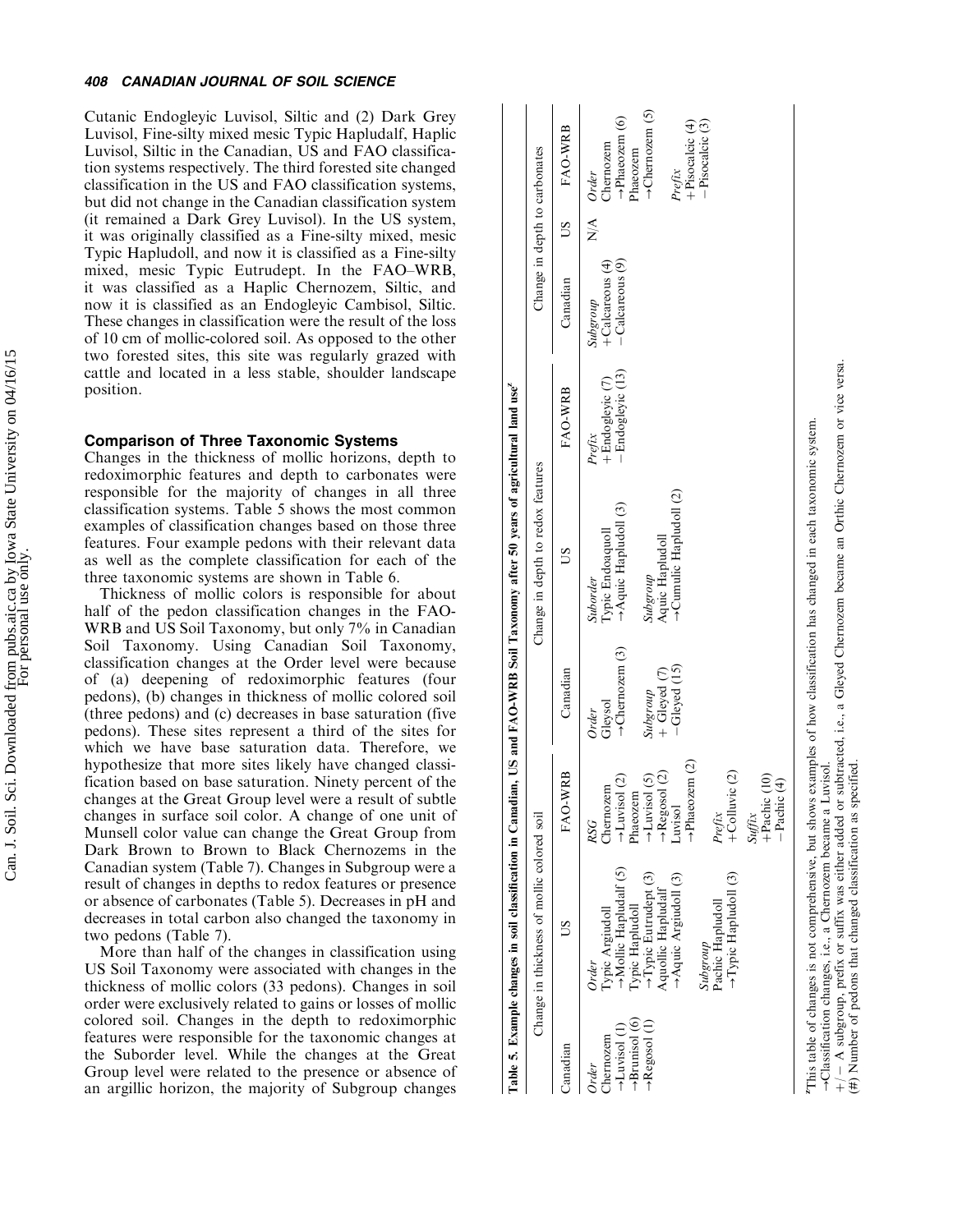|                                                       | Example site $1(9-11)$                                                           |                                                                                  | Example site $2(14-5)$                                                                                |                                                                     | Example site $3(38-1)$                                                                                                                                                                                          |                                                                | Example site $4(31-11)$                                                        |                                                                     |  |
|-------------------------------------------------------|----------------------------------------------------------------------------------|----------------------------------------------------------------------------------|-------------------------------------------------------------------------------------------------------|---------------------------------------------------------------------|-----------------------------------------------------------------------------------------------------------------------------------------------------------------------------------------------------------------|----------------------------------------------------------------|--------------------------------------------------------------------------------|---------------------------------------------------------------------|--|
| Soil series                                           |                                                                                  | Cresco                                                                           |                                                                                                       | Marcus                                                              | Dinsdale                                                                                                                                                                                                        |                                                                | Salix                                                                          |                                                                     |  |
| Landscape position                                    |                                                                                  | Summit                                                                           |                                                                                                       | Till plain $(0-1\%$ slope)                                          |                                                                                                                                                                                                                 | Backslope                                                      |                                                                                | Floodplain $(0-1\%$ slope)                                          |  |
| Public Land Survey<br><b>System Location</b>          |                                                                                  | Howard County, Iowa                                                              | of the NW $\frac{1}{4}$ of Section 35 T99N R13W SW $\frac{1}{4}$ of Section 12 T95N R38W Clay County, | Iowa                                                                | 835 feet W and 15 feet N of the SE corner 260 feet N of the NW corner of the SW $\frac{1}{4}$ of the 437 feet E and 639 feet S of the NW corner of the<br>NE 1/4 of Section 20 T88N R15W Grundy<br>County, Iowa |                                                                | 800 feet E and 200 feet N of SW<br>corner T86N R47W Woodbury County,<br>Iowa   |                                                                     |  |
| Date described                                        | 1956                                                                             | $2007^z$                                                                         | 1959                                                                                                  | $2008^z$                                                            | 1960                                                                                                                                                                                                            | $2007^z$                                                       | 1961                                                                           | $2007^z$                                                            |  |
| Thickness of mollic<br>colors                         | 30                                                                               | 21                                                                               | 61                                                                                                    | 56                                                                  | 41                                                                                                                                                                                                              | 25                                                             | 56                                                                             | 80                                                                  |  |
| Depth to carbonates                                   | 109                                                                              | 106                                                                              | 43                                                                                                    | 63                                                                  | 122                                                                                                                                                                                                             | 106                                                            | 114                                                                            | 105                                                                 |  |
| Depth to grey redox<br>features <sup>y</sup>          | 64                                                                               | 76                                                                               | 61                                                                                                    | 87                                                                  | 122                                                                                                                                                                                                             | 135                                                            | N/A                                                                            | N/A                                                                 |  |
| Depth to red redox<br>features <sup>x</sup>           | 44                                                                               | 41                                                                               | 89                                                                                                    | 68                                                                  | 76                                                                                                                                                                                                              | 112                                                            | 86                                                                             | 151                                                                 |  |
| Depth to redox<br>$features^w$                        | 41                                                                               | 39                                                                               | 61                                                                                                    | 56                                                                  | 76                                                                                                                                                                                                              | 112                                                            | 86                                                                             | 128                                                                 |  |
| Base saturation of<br>surface horizon <sup>v</sup>    | 94%                                                                              | $>80\%$                                                                          | 114%                                                                                                  | $>80\%$                                                             | 95%                                                                                                                                                                                                             | 57%                                                            | $>80\%$                                                                        | $>80\%$                                                             |  |
| pH of surface<br>horizon"                             | 6.4                                                                              | 5.5                                                                              | 7.2                                                                                                   | 6.0                                                                 | 5.9                                                                                                                                                                                                             | 4.5                                                            | N/A                                                                            | 5.1                                                                 |  |
| Bt or argillic<br>horizon?                            | Yes                                                                              | Yes                                                                              | No                                                                                                    | No                                                                  | No                                                                                                                                                                                                              | N <sub>0</sub>                                                 | No                                                                             | No                                                                  |  |
| Color of surface<br>horizon                           | $10 \text{ YR} 2/1$                                                              | 10 YR 2/1                                                                        | 10 YR 2/0.5                                                                                           | 10 YR 2/1                                                           | 10 YR 2/1                                                                                                                                                                                                       | 10 YR 2/2                                                      | 10 YR 2/2                                                                      | $N$ 2/0                                                             |  |
| Matrix color below<br>chernozemic<br>A/mollic horizon | 10 YR 4/2.5                                                                      | $10 \text{ YR}$ 4/3                                                              | $2.5Y$ 4/2                                                                                            | $2.5Y$ 4/2                                                          | 10 YR 4/3                                                                                                                                                                                                       | 10 YR 4/3                                                      | 2.5 Y 5/3                                                                      | 2.5 Y 4/3                                                           |  |
| Land use                                              | Row crops                                                                        | Row crops                                                                        | Row crops                                                                                             | Row crops                                                           | Row crops                                                                                                                                                                                                       | Row crops                                                      | Row crops                                                                      | Row crops                                                           |  |
| Canadian taxonomy                                     | Gleved Eluviated<br><b>Black Chernozem.</b><br>fine-loamy, mixed,<br>cool, humid | Gleved Eluviated<br><b>Black Chernozem.</b><br>fine-loamy, mixed,<br>cool, humid | Calcareous Black<br>Chernozem fine-silty,<br>mixed, cool, humid                                       | Calcareous Black<br>Chernozem fine-silty,<br>mixed, cool, humid     | Calcareous Black<br>Chernozem, fine-silty,<br>mixed, cool, humid                                                                                                                                                | Orthic Sombric<br>Brunisol, fine-silty,<br>mixed, cool, humid: | Calcareous Dark<br><b>Brown Chernozem</b><br>fine-silty, mixed,<br>cool, humid | Calcareous Black<br>Chernozem.<br>fine-silty, mixed,<br>cool, humid |  |
| US taxonomy                                           | Fine-loamy, mixed,<br>mesic, superactive<br>Typic Argiudoll                      | Fine-silty, mixed,<br>mesic, superactive<br>Mollic Hapludalf                     | Fine-silty, mixed,<br>mesic, supeactive Aquic<br>Cumulic Hapludoll                                    | Fine-silty, mixed,<br>mesic, superactive<br>Aquic, pachic Hapludoll | Fine-silty, mixed,<br>mesic superactive Typic<br>Hapludoll                                                                                                                                                      | Fine-loamy, mixed,<br>mesic, superactive Typic<br>Hapludoll    | Fine-silty, mixed,<br>mesic superactive<br>Aquic Pachic,<br>Hapludoll          | Fine-silty, mixed,<br>mesic, superactive<br>Cumulic Hapludoll       |  |
| <b>FAO-WRB</b>                                        | Endoglevic Luvic<br>Phaeozem Anthric                                             | Cutanic Endoglevic<br>Luvisol Anthric                                            | Endoglevic Chernozem<br>Anthric, Pachic, Siltic                                                       | Endoglevic Chernozem<br>Anthric, Pachic, Siltic                     | Haplic Phaeozem<br>Anthric, Siltic                                                                                                                                                                              | Haplic Phaeozem<br>Anthric, Siltic                             | Endoglevic Phaeozem<br>Anthric, Pachic,<br>Siltic                              | Haplic Chernozem<br>Anthric, Pachic,<br>Siltic                      |  |

 $z_{2007}$  pedon data are averaged from two cores.

<sup>y</sup>Grey redox features defined as Munsell color with a value  $\geq 5$  and a chroma  $\leq 2$ .

<sup>x</sup>Red redox features defined as Munsell color with a hue of 10YR or redder, a value  $\geq 4$  and a chroma  $\geq 6$ .

<sup>w</sup>Depth to any redox feature regardless of color.

<sup>v</sup>Percent base saturation by ammonium acetate. If no data were available, we assumed that the percent base saturation was greater than 80%.

<sup>u</sup>Soil pH in 1:1 deionized water suspension.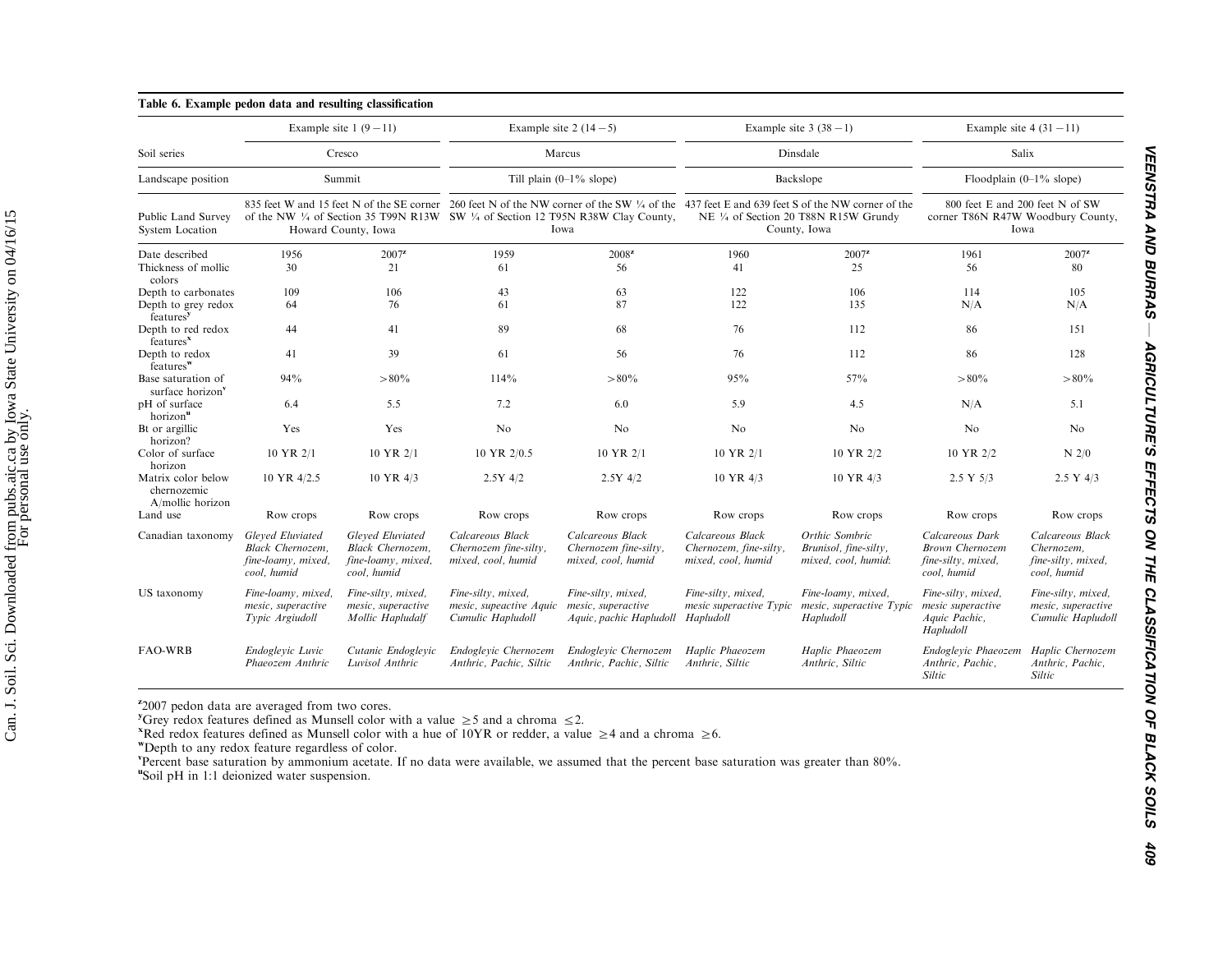Table 7. Additional changes in classification specific to Canadian soil taxonomy

| Property                           | Resulting change in classification                                                                                                                                        |
|------------------------------------|---------------------------------------------------------------------------------------------------------------------------------------------------------------------------|
| Change in<br>surface soil<br>color | Black Chernozem $\rightarrow$ Dark Brown Chernozem (8)<br>Dark Brown Chernozem $\rightarrow$ Black Chernozem (6)<br>Dark Gray Chernozem $\rightarrow$ Black Chernozem (3) |
| Decrease in base<br>saturation     | Black Chernozem $\rightarrow$ Sombric Brunisol (4)                                                                                                                        |
| Decrease in pH                     | Melanic Brunisol $\rightarrow$ Sombric Brunisol (1)                                                                                                                       |
| Decrease in<br>total $C$           | Gray Brown Luvisol $\rightarrow$ Gray Luvisol (1)                                                                                                                         |

(#) Number of pedons that changed classification as specified.

were related to thickness of mollic epipedon and depth to redox features (Table 5).

In the FAO-WRB taxonomic system, about half the classification changes at the RSG level were related to a change in the thickness of the mollic horizon (16 pedons), and the other half were related to changes in the depth to secondary carbonates (14 pedons). These changes are likely related to agriculturally accelerated erosion and deposition as well as enhanced microbial respiration associated with tillage and cultivation (Veenstra 2010).

# **DISCUSSION**

On the surface, the three taxonomic systems appear to be very different, but with the soils we sampled, classification was predominately based on thickness of mollic colors, depth to redoximorphic features, depth to carbonates and presence or absence of a clay-enriched B horizon. Each system focuses more heavily on one or two features, specifically, mollic epipedon thickness in the US system, depth to secondary carbonates and mollic horizon thickness in the FAO-WRB, and surface soil color and depth to redoximorphic features in the Canadian system. Despite the fact that each system emphasizes slightly different properties, all of the taxonomies seem to be equally unstable as the soil changes with agricultural land use.

In summary, despite the fact that taxonomic systems are designed to be resilient and unaffected by shortterm soil change, over the past 50 yr (a time period historically seen as ''short-term'' within pedology) agricultural soils in Iowa have changed sufficiently as to result in different classifications at a variety of levels. These changes are likely to be the result of many factors including erosion, tillage, fertilization, tile drainage, and other agricultural practices.

With the extent of these changes and the extent of agricultural land use, this study indicates that existing soil maps increasingly may not represent characteristics of the soil today, nor what conditions will be like in the future. This causes us to conclude that the veracity of soil maps diminishes over time. We advocate the development and implementation of a dynamic

soil properties database that includes all properties central to soil classification and land use. Otherwise, scientists, policy makers and the public will likely continue to assume that soil change is a minor issue that only affects one or two properties of any given soil. And ultimately, these changes in soil classification may indicate changes in productivity of the soils as well.

Amundson, R., Guo, Y. and Gong, P. 2003. Soil diversity and land use in the United States. Ecosystems 6: 470-482.

Anderson, M. A. and Browning, G. M. 1949. Some physical and chemical properties of six virgin and six cultivated Iowa soils. Soil Sci. Soc. Am. Proc. 14: 370-374.

Baldwin, M., Kellogg, C. E. and Thorp, J. 1938. Soil classification. Pages 979-1001 in Soils and men. Handbook of agriculture. United States Department of Agriculture. US Government Printing Office, Washington, DC.

Barak, P., Jobe, B. O., Krueger, A. R., Peterson, L. A. and Laird, D. A. 1997. Effects of long-term soil acidification due to nitrogen fertilizer inputs in Wisconsin. Plant Soil 197: 61-69.

Barnes, K. K., Carleton, W. M., Taylor, H. M., Throckmorton, R. I. and Vanden Berg, G. E. 1971. Compaction of agricultural soils. American Society of Agricultural Engineers, St. Joseph, MI.

Bouma, J. and Hole, F. D. 1971. Soil structure and hydraulic conductivity of adjacent virgin and cultivated pedons at two sites: A Typic Argiudoll (silt loam) and a Typic Eutrochrept (clay). Soil Sci. Soc. Am. Proc. 35: 316-319.

Bouman, O. T., Curtin, D., Campbell, C. A., Biederbeck, V. O. and Ukrainetz, H. 1995. Soil acidification from long-term use of anhydrous ammonia and urea. Soil Sci. Soc. Am. J. 59: 1488-1494.

CanSIS 1998. The Canadian system of Soil Classification. Soil Classification Working Group, Agriculture and Agri-Food Canada, Ottawa, ON. Publ. 1646.

Coote, D. R. and Ramsey, J. F. 1983. Quantification of the effects of over 35 years of intensive cultivation on four soils. Can. J. Soil Sci. 63: 1-14.

David, M. B., McIsaac, G. F., Darmody, R. G. and Omonode, R. A. 2009. Long-term changes in Mollisol organic carbon and nitrogen. J. Environ. Qual. 38: 200-211.

Davies, B., Finney, D. and Eagle, B. 1972. Soil management. Farming Press, Ipswich, UK.

Fenton, T. E. 1983. Mollisols. Pages 125-163 in Pedogenesis and soil taxonomy II. The soil orders. Elsevier, Amsterdam, the Netherlands.

Foth, H. D. and Ellis, B. G. 1996. Soil fertility. 2nd ed. CRC Press LLC, Boca Raton, FL.

Greenland, D. J. 1977. Soil damage by intensive arable cultivation: temporary or permanent? Philos. Trans. R. Soc. Lond. 281: 193-208.

IGMS. 2009. Iowa geographic map server. Geographic Information Systems Support and Research Facility, Iowa State University, Ames, IA. [Online] Available: http:// ortho.gis.iastate.edu/.

Jenkinson, D. S. 1991. The Rothamsted long-term experiments: Are they still of use? Agron. J. 83: 2–10.

Johnston, A. E. 1986. Soil organic matter, effects on soils and crops. Soil Use Manage. 2: 97-104.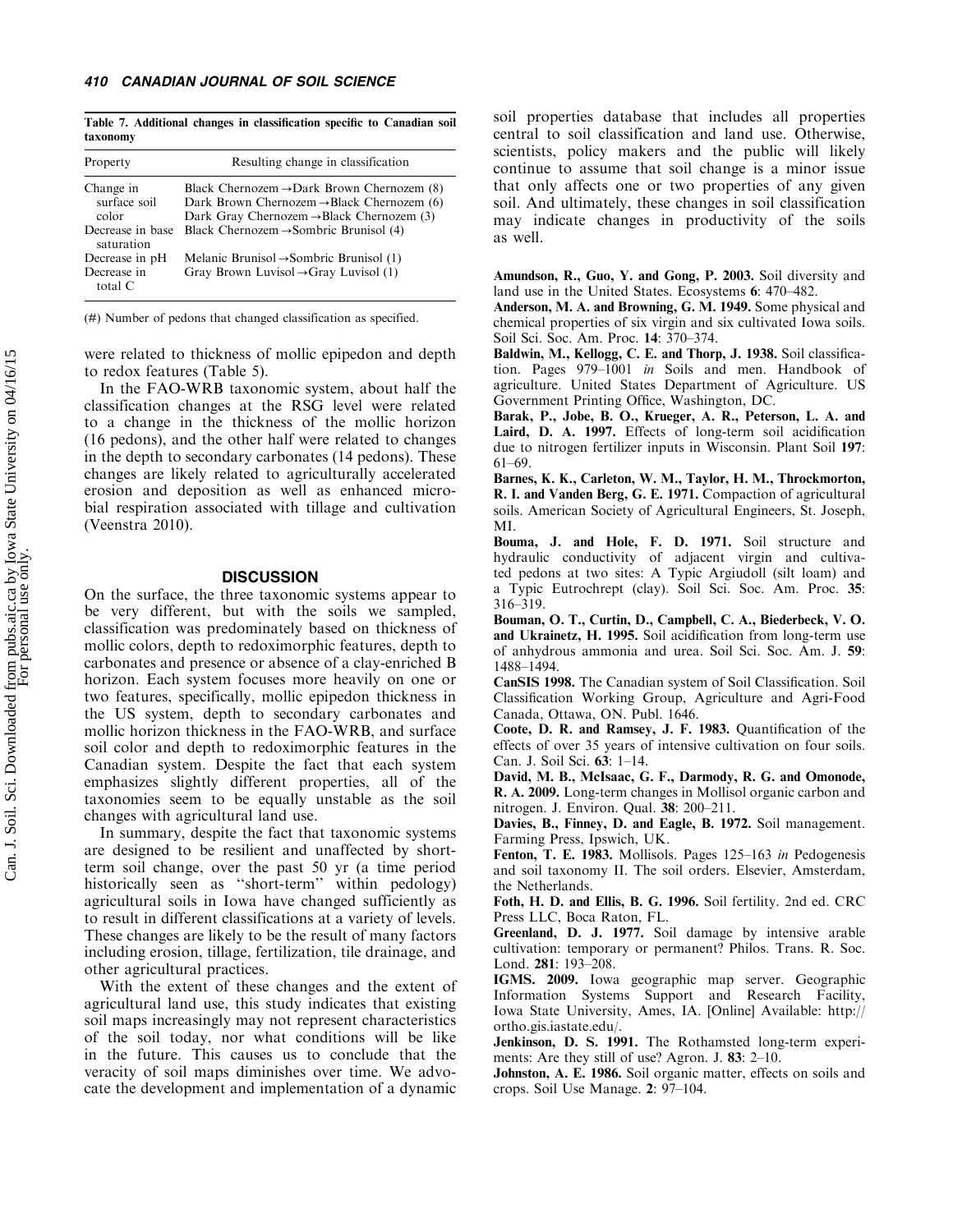Kashirad, A., Fiskell, J. G. A., Carlisle, V. W. and Hutton, C. E. 1967. Tillage pan characterization of selected coastal plain soils. Soil Sci. Soc. Am. Proc. 31: 534-541.

Khan, S. A., Mulvaney, R. L., Ellsworth, T. R. and Boast, C. W. 2007. The myth of nitrogen fertilization for soil carbon sequestration. J. Environ. Qual. 36: 1821-1832.

Kimble, J. M., Lal, R. and Mausbach, M. 1999. Erosion effects on soil organic carbon pools in soils of Iowa. Sustaining the Global Farm. 10th International Soil Conservation Organization Meeting. pp. 472-475.

Mann, L. K. 1985. A regional comparison of carbon in cultivated and uncultivated Alfisols and Mollisols in the Central United States. Geoderma 36: 241-253.

Mann, L. K. 1986. Changes in soil carbon storage after cultivation. Soil Sci. 142: 279-288.

Martel, Y. A. and Mackenzie, A. F. 1980. Long-term effects of cultivation and land use on soil quality in Quebec. Can. J. Soil Sci. 60: 411-420.

MCSS. 2010. The cooperative soil survey. University of Missouri, Columbia, MO. [Online]. Available: http://soils. missouri.edu.

Meints, V. W. and Peterson, G. A. 1977. The influence of cultivation on the distribution of nitrogen in soils of the Ustoll suborder. Soil Sci. 124: 334-342.

Miller, G. A. 2010. Iowa soil and land use: Crop and land use tables and charts. Iowa State University, Ames, IA. [Online]. Available: http://extension.agron.iastate.edu/soils/ CLU\_tables.html.

Montgomery, D. R. 2007. Soil erosion and agricultural sustainability. Proc. Natl. Acad. Sci. USA 104: 13268-13272. Mulvaney, R. L., Khan, S. A. and Ellsworth, T. R. 2009. Synthetic nitrogen fertilizers deplete soil nitrogen: A global dilemma for sustainable cereal production. J. Environ. Qual. 38.

Pidgeon, J. D. and Soane, B. D. 1978. Soil structure and strength relations following tillage, zero tillage and wheel traffic in Scotland. Pages 371-378 in Modification of soil structure. Wiley, Chichester, UK.

Prior, J. 1991. Landforms of Iowa. University of Iowa Press, Iowa City, IA.

Sandor, J. and Eash, N. S. 1991. Significance of ancient agricultural soils for long-term agronomic studies and sustainable agricultural research. Agron. J. 83: 29-37.

Schoeneberger, P. J., Wysocki, D. A., Benham, E. C. and Broderson, W. D. 2002. Field book for describing and sampling soils, Version 2.0. Natural Resources Conservation Service, National Soil Survey Center, Lincoln, NE.

Soil Conservation Service. 1966. Soil survey and laboratory data and descriptions for some soils of Iowa, Soil Survey Investigations Report No. 3. United States Department of Agriculture in cooperation with Iowa Agriculture and Home Economics Experiment Station.

Soil Conservation Service. 1978. Soil survey laboratory data and descriptions for some soils of Iowa Soil Survey Investigations Report No. 31. United States Department of Agriculture in cooperation with Iowa Agriculture and Home Economics Experiment Station.

Skidmore, E. L., Carstenson, W. A. and Banbury, E. E. 1975. Soil changes resulting from cropping. Soil Sci. Soc. Am. Proc. 39: 964-967.

Smith, G. D. 1986. The Guy Smith interviews: Rationale for concepts in soil taxonomy. Soil Management Support Services, Soil Conservation Service, USDA.

Thompson, W. 1989. Transportation in Iowa: a historical summary. Iowa Department of Transportation, Des Moines, IA.

US Soil Survey Staff. 1951. Soil survey manual. Agricultural Research Administration, United States Department of Agriculture, Washington, DC.

US Soil Survey Staff. 1975. Soil taxonomy: A basic system of soil classification for making and interpreting soil surveys. United States Department of Agriculture, Soil Conservation Service, Agriculture Handbook No. 436. US Government Printing Office, Washington, DC.

US Soil Survey Staff. 1993. Soil survey manual. Handbook 18. Soil Conservation Service, United States Department of Agriculture, Washington, DC.

US Soil Survey Staff. 1996. Soil survey laboratory methods manual. Soil Survey Investigations Report No. 42 Version 3.0. Natural Resource Conservation Service, United States Department of Agriculture, Washington, DC.

US Soil Survey Staff. 1999. Soil taxonomy: A basic system of soil classification for making and interpreting soil surveys. Agricultural Handbook Number 436. Natural Resource Conservation Service, United States Department of Agriculture, Washington, DC.

US Soil Survey Staff. 2010. Keys to soil taxonomy. 11th ed. Natural Resource Conservation Service, United States Department of Agriculture, Washington, DC.

van Bavel, C. H. M. and Schaller, F. W. 1950. Soil aggregation, organic matter, and yields in a long-time experiment as affected by crop management. Soil Sci. Soc. Am. Proc. 15: 399-404.

Van Cleve, K. and Moore, T. A. 1978. Cumulative effects of nitrogen, phosphorus, and potassium fertilizer additions on soil respiration, pH and organic matter content. Soil Sci. Soc. Am. J. **42**: 121–124.

Veenstra, J. J. 2010. Fifty years of agricultural soil change in Iowa. Dissertation, Iowa State University. Ann Arbor: Pro-Quest/UMI (Publication No. AAT 3417963).

WRB. 2007. World reference base for soil resources 2006, first update 2007. FAO, Rome, Italy.